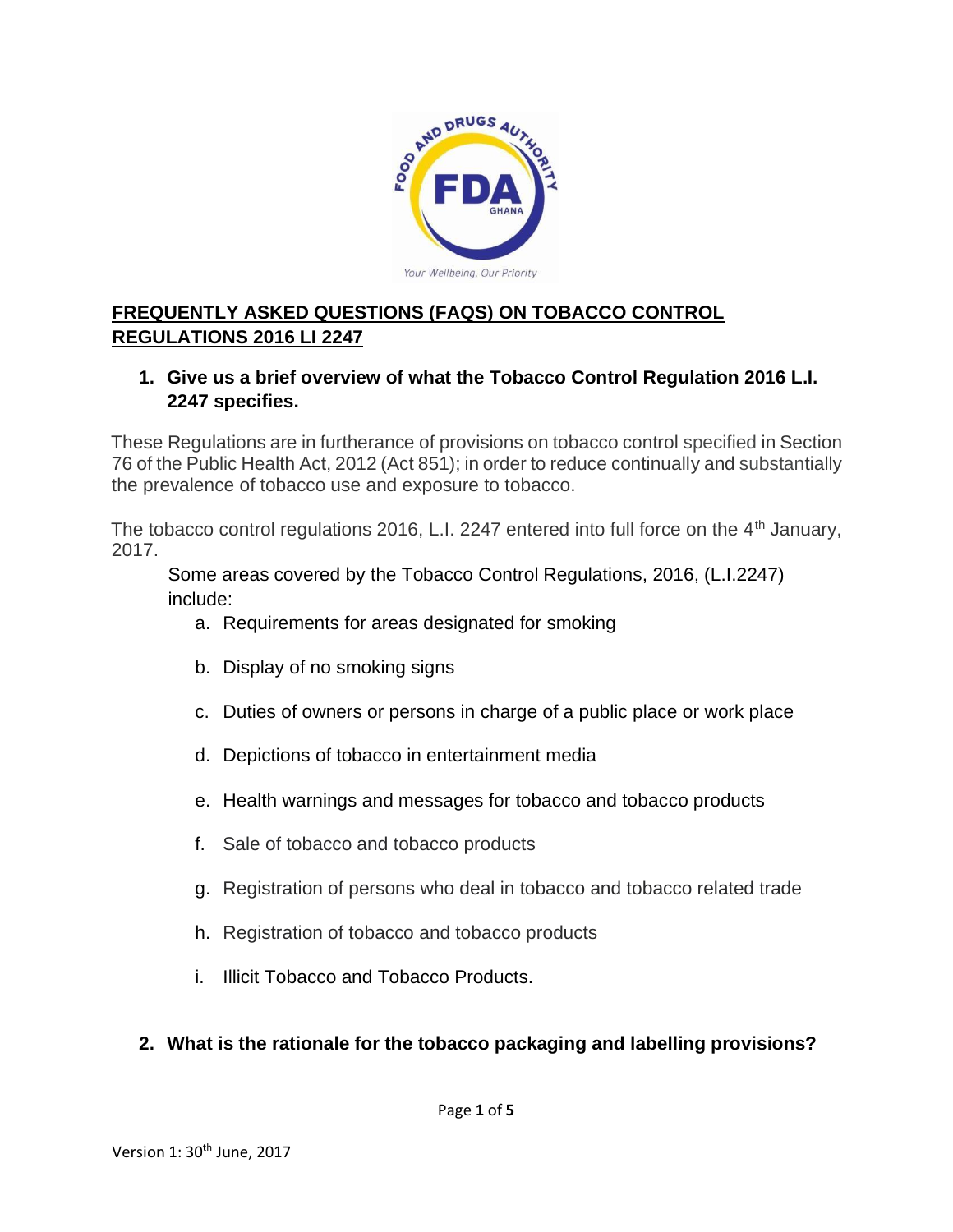- To bring all possible information on the hazardous effects of tobacco use to the "palms" and "pocket" of the tobacco user and the general public.
- To reinforce the message of hazardous effect every time a smoker reaches for tobacco products.
- To reach smokers with low education and literacy and to help reduce disparities in health knowledge.

# **3. What is Pictorial Health Warning (PHW)?**

Pictorial Health warning**s** are warnings in the form of images that are required to appear on the retail packaging of a tobacco product to communicate the health risk to users and the public.

Pictorial health warnings on tobacco packages are a cost-effective means to increase public awareness about the dangers of tobacco use. A wide variety of research has clearly demonstrated the effectiveness of using pictures and imagery in health communications

## **4. What does the regulation say about the registration of tobacco products**

Sections 14 and 15 of the L.I.2247 respectively state that a person shall not manufacture or import a tobacco or tobacco product unless that person is registered by the Food and Drugs Authority; and a person shall not manufacture, import or sell a tobacco or tobacco product unless the product is registered by the Authority.

# **5. What does the regulation say about Minors handling tobacco?**

- It states that we cannot by law sell tobacco products to anyone under the age of 18 years.
- It goes on to offer means of ascertaining the age of a buyer or seller of tobacco without which a transaction (buying or selling by a child) should be allowed. • The regulations also put a lot of restrictions on minors' handling of tobacco or tobacco products; these restrictions seek to protect children from exposure to tobacco products by prohibiting children from selling tobacco products or buying tobacco products or even lighting a smokeable tobacco product.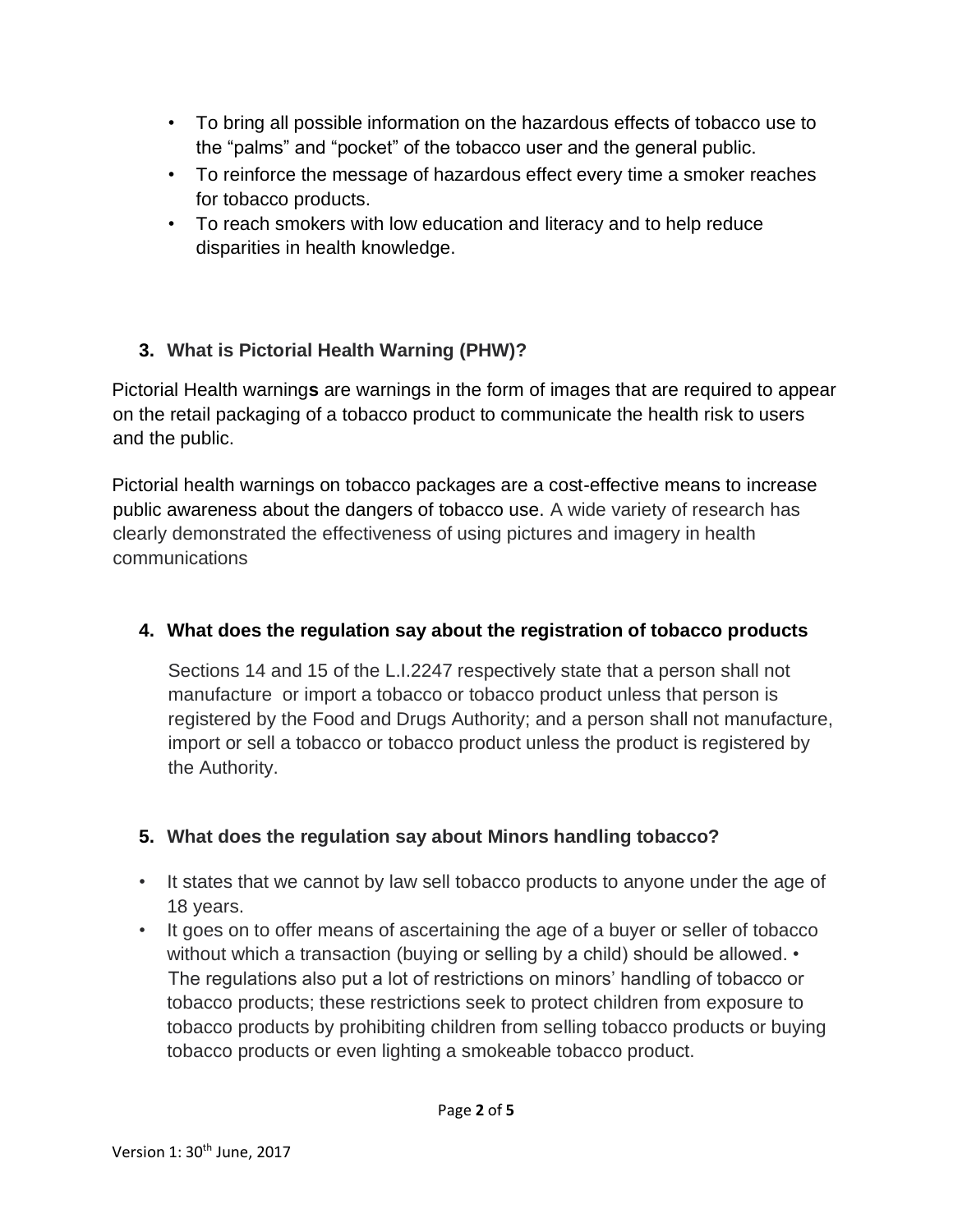## **6. What does the regulation say about smoking in private vehicles?**

The tobacco control regulations prohibit smoking in private vehicles where there are pregnant women and or children only.

#### **7. According to the regulations, what are the duties of Managers / Persons in Charge of Public Places or Work Places?**

It specifies the actions that can be taken by managers/persons in charge of workplaces and public places to ensure compliance and safe public health. A manager or owner of a public place shall ensure that:

- an employee is not exposed to tobacco smoke and is protected from tobacco smoke in the workplace;
- employees are not required or requested to sign a waiver or agreement to work in a designated smoking area.
- an employee who refuses to enter a designated smoking area in the workplace is not victimized or sanctioned;
- adequate "NO SMOKING" signages are posted or displayed at the work place that clearly indicates that the establishment is a non-smoking area
- a designated area for smoking is clearly marked as a designated smoking area with a signage.
- people smoke only in a designated smoking area.
- ashtrays are not displayed in a public place or workplace except in a designated smoking area.
- a customer or employee who smokes in a non- smoking area to stop smoking or leave the place immediately.
- service to a customer who is smoking in a public place or work place is discontinued.
- warnings are issued and then appropriate disciplinary action taken against an employee/customer/person who smokes in a non-smoking area.
- any person who refuses to stop smoking and refuses to leave the non -smoking area is arrested by a security personnel.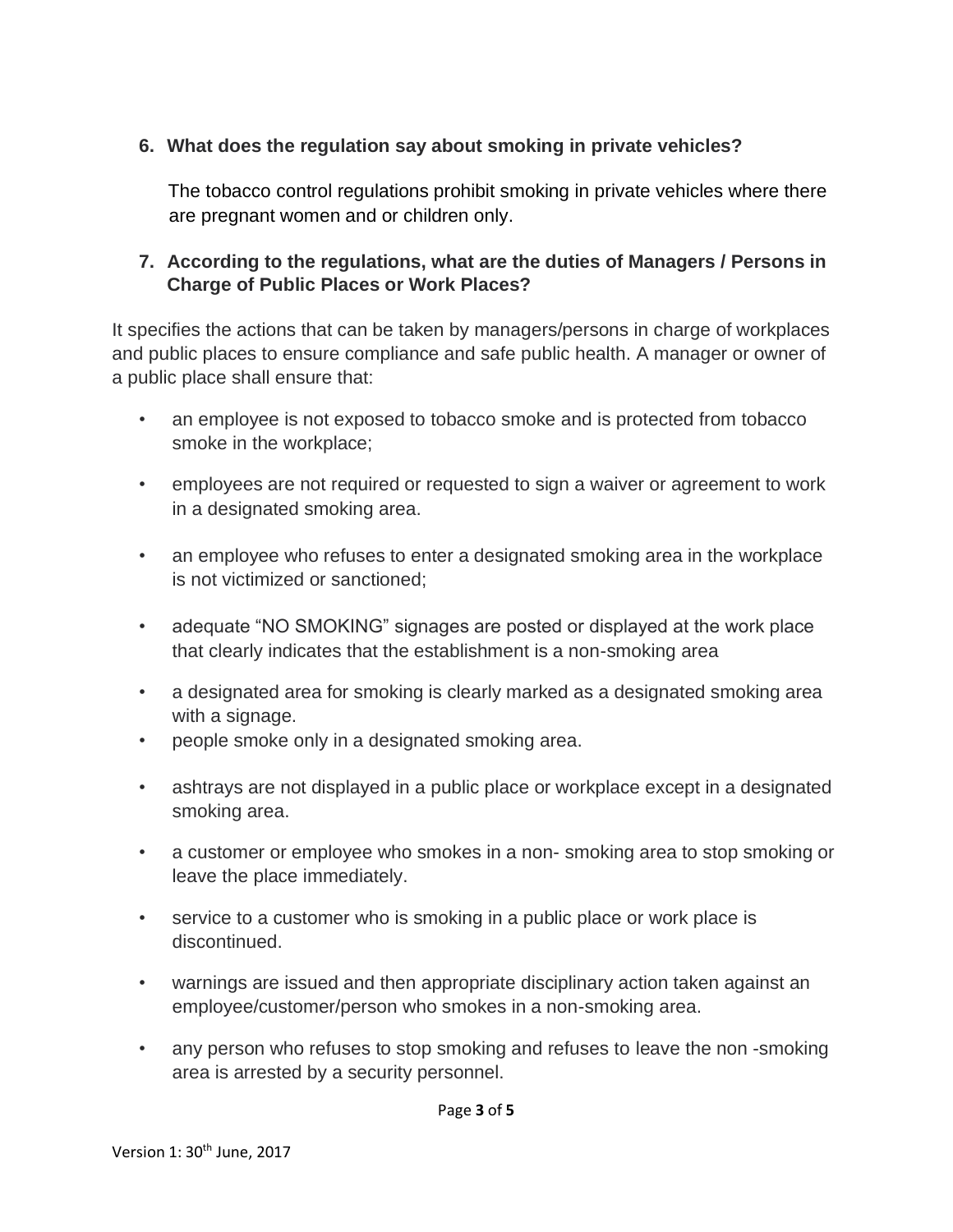- an employee does not enter an area designated for smoking at a time during which smoking activity is taking place or for any purpose including cleaning or maintenance of the area designated for smoking
- an employee does not sign a waiver or agreement to work in a designated smoking area.
- **8. Below are samples each of the approved signages for designated smoking areas and non-smoking areas respectively:**



## **9. How is FDA enforcing the display of No Smoking signages and the Designated Smoking Area (DSA) law?**

The FDA is enforcing the regulations through monitoring and surveillance visits to public places to monitor and ensure their compliance to the provision of adequate "no smoking" signages and DSAs.

- FDA also organises training programmes for Restaurant/Pub owners and Hoteliers to educate them about the law.
- Facility owners who decide to create designated areas for smoking are guided to meet requirements and specifications.

#### **10.What does the point of sale health warning seek to achieve?**

It seeks to prevent sale of tobacco to children below 18years and educate the tobacco smokers and buyers about the harmful effect of tobacco and tobacco products. This provision places a responsibility on all persons that sell tobacco

Page **4** of **5**